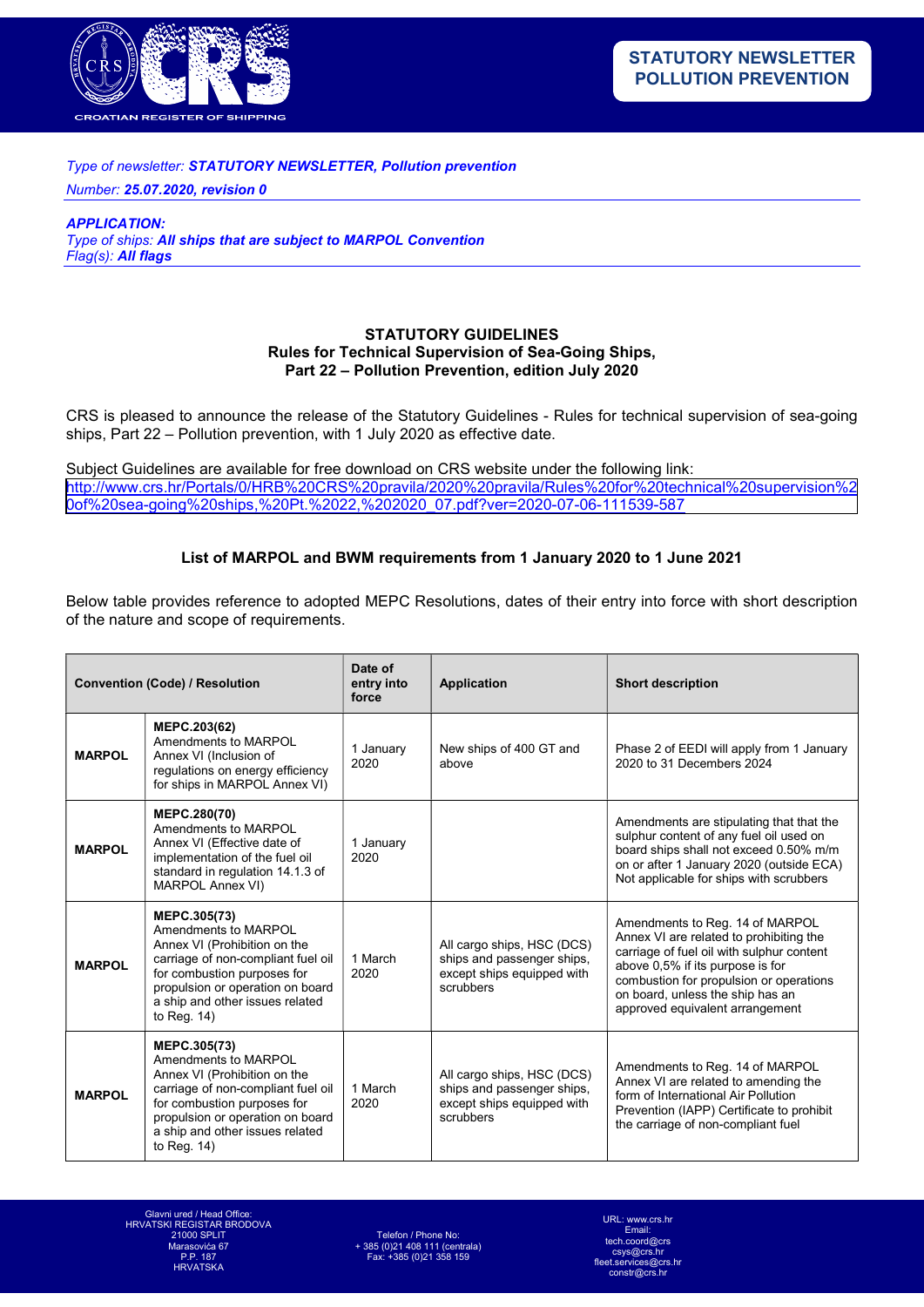

| <b>Convention (Code) / Resolution</b>              |                                                                                                                                                                                                                                                                                                            | Date of<br>entry into<br>force | <b>Application</b>                                                                                                                                                        | <b>Short description</b>                                                                                                                                                                                                                                                                                                                                                                                                                                                                                                      |
|----------------------------------------------------|------------------------------------------------------------------------------------------------------------------------------------------------------------------------------------------------------------------------------------------------------------------------------------------------------------|--------------------------------|---------------------------------------------------------------------------------------------------------------------------------------------------------------------------|-------------------------------------------------------------------------------------------------------------------------------------------------------------------------------------------------------------------------------------------------------------------------------------------------------------------------------------------------------------------------------------------------------------------------------------------------------------------------------------------------------------------------------|
| <b>MARPOL</b>                                      | MEPC.314(74)<br>Amendments to MARPOL<br>Annex I, II, IV and V (Electronic<br>record books)                                                                                                                                                                                                                 | 1 October<br>2020              | All cargo ships, HSC (DCS)<br>ships and passenger ships                                                                                                                   | Electronic Record Books (eRB) as an<br>alternative method to hard copy record<br>books approved by the Administration in<br>accordance with Guidelines, Res.<br>MEPC.312(74)                                                                                                                                                                                                                                                                                                                                                  |
| <b>MARPOL</b>                                      | MEPC.316(74)<br>Amendments to MARPOL<br>Annex VI (Electronic Record<br>Books and EEDI regulations for<br>ice-strengthened ships)                                                                                                                                                                           | 1 October<br>2020              | All cargo ships, HSC (DCS)<br>ships and passenger ships                                                                                                                   | Electronic Record Books (eRB) as an<br>alternative method to hard copy record<br>books approved by the Administration in<br>accordance with Guidelines, Res.<br>MEPC.312(74)                                                                                                                                                                                                                                                                                                                                                  |
| <b>Nox</b><br><b>Technical</b><br><b>Code 2008</b> | MEPC.317(74)<br>AMENDMENTS TO THE NOX<br>TECHNICAL CODE 2008<br>(Electronic Record Books and<br>Certification requirements for<br>SCR systems)                                                                                                                                                             | 1 October<br>2020              | All cargo ships, HSC (DCS)<br>ships and passenger ships,<br>of 400 GT and above                                                                                           | Electronic Record Books (eRB) as an<br>alternative method to hard copy record<br>books approved by the Administration in<br>accordance with Guidelines, Res.<br>MEPC.312(74), and being applicable to<br>the Record Book of Engine Parameters                                                                                                                                                                                                                                                                                 |
| <b>MARPOL</b>                                      | MEPC.313(74)<br>Amendments to The 2017<br><b>Guidelines Addressing</b><br>Additional Aspects of The Nox<br>Technical Code 2008 With<br>Regard To Particular<br>Requirements Related To<br>Marine Diesel Engines Fitted<br>With Selective Catalytic<br>Reduction (SCR) Systems<br>(Resolution MEPC.291(71)) | 1 October<br>2020              | New ships constructed on or<br>after 01.10.2020                                                                                                                           | Applicable for marine diesel engines to be<br>installed on board ship constructed on or<br>after 1 October 2020                                                                                                                                                                                                                                                                                                                                                                                                               |
| <b>BWM</b>                                         | MEPC.296(72)<br>Code for approval of Ballast<br>Water Management systems<br>(BWMS Code)<br>Amendments to regulations A-1<br>and D-3                                                                                                                                                                        | 28 October<br>2020             | Cargo and passenger ships<br>(including floating platforms,<br>FSUs and FPSOs) with<br>ballast water management<br>systems installed on board<br>or after 28 October 2020 | 28.10.2020 - last date for complying<br>AMENDMENTS TO THE<br>INTERNATIONAL CONVENTION FOR<br>THE CONTROL AND<br>MANAGEMENT OF SHIPS' BALLAST<br>WATER AND SEDIMENTS, 2004 -<br>Amendments to regulations A-1 and D-3<br>Ballast water management systems<br>installed on or after 2020-10-28 shall be in<br>compliance with the BWMS Code (Res.<br>MEPC.300(72))                                                                                                                                                              |
| <b>MARPOL</b>                                      | MEPC.315(74)<br>Amendments to MARPOL<br>Annex II (Cargo residues and<br>tank washings of persistent<br>floating products)                                                                                                                                                                                  | 1 January<br>2021              | All chemical tankers                                                                                                                                                      | Definition of persistent floater added. In<br>Reg. 13 - Control of discharges of<br>residues of noxious liquid substances,<br>new paragraphs 7.1.4 and 9 are inserted.<br>Standard format of P&A Manual in<br>Appendix IV has been amended.<br>Pre-wash becomes mandatory in North<br>Europe ports when unloading certain high<br>viscosity or low melting point persistent<br>floating products. The affected products,<br>will be identified in Ch. 17 of the revised<br>IBC Code (to enter into force on the same<br>date) |

URL: www.crs.hr Email: tech.coord@crs csys@crs.hr fleet.services@crs.hr constr@crs.hr